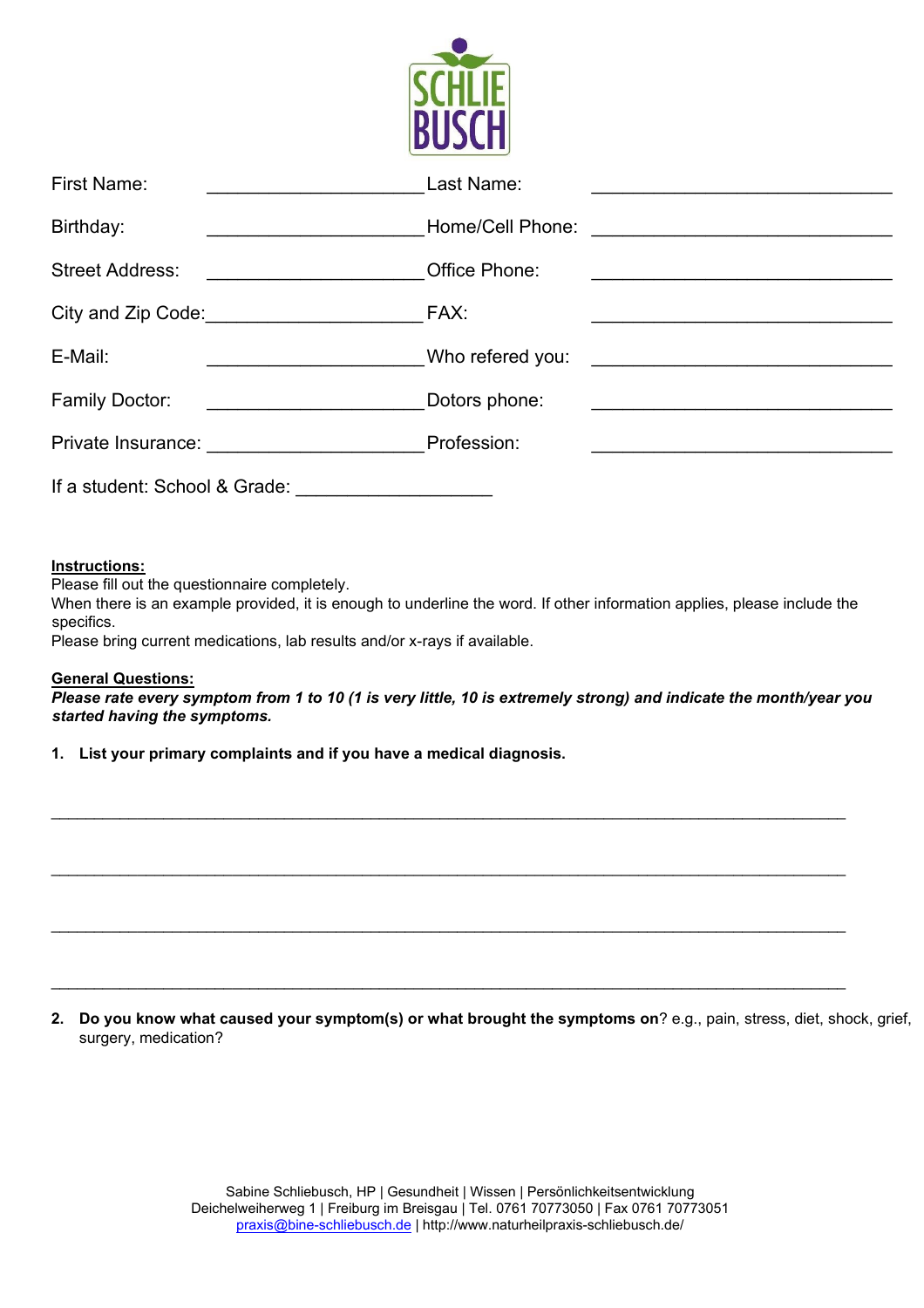

**3. Known diseases in your family history?** (Grandparents, parents, siblings and children)

e.g.: cancer, tuberculosis, depression, sexually transmitted disease, suicide, epilepsy, heart-aches, angioplasty, stroke, asthma, diabetes, rheumatism, kidney-stones, gall-stones, multiple sclerosis, gout, allergies, psoriasis, neurodermitis, etc.

**4. What vaccinations have you received?** (Please bring you shot record if you are not sure.) e.g. : Tuberculosis (BCG), polio, diphtheria, tetanus, Haemophilus influenza (HIB), whooping cough, measles, mumps, rubella, hepatitis, cholera, yellow fever, Chicken pox (varicella vaccine), influenza, HPV, etc.

- **5. Have you ever had a reaction to a vaccine, and if so, which vaccine?** e.g.: fever, spasm, restlessness, sleeplessness, change in behavior, etc.
- **6. Have you had an infectious disease?** Measles, Lyme disease, mumps, rubella, whooping cough, chickenpox, shingles, scarlet fever, tetanus, polio, malaria, salmonella, dysentery, Pfeiffer's disease, Gonorrhoea, syphilis, tropical disease, tuberculosis, etc.
- **7. Was this disease treated with antibiotics and/or cortisone? Which one?\_\_\_\_\_\_\_\_\_\_\_\_\_\_\_\_\_\_\_\_\_\_\_\_\_\_\_\_\_\_\_\_\_\_\_\_\_\_\_\_\_\_\_\_\_\_\_\_\_\_\_\_**

| Have you ever had any antibiotics or steroid treatments |  |
|---------------------------------------------------------|--|
| related to questions 1-7 above?                         |  |

**8. Have you ever had problems with chemicals or metals?** e.g., soaps, lead, solvents, etc.

**9. Do you have known allergies? Describe**

# **Head**

**Head:** Do you suffer from headaches? yes O no O How often, where and when?\_\_\_\_\_\_\_\_\_\_\_\_\_\_\_\_\_\_\_\_\_\_\_\_\_\_\_\_\_\_\_\_\_\_\_\_\_\_\_\_\_\_\_\_\_\_\_\_\_\_\_\_\_\_\_\_\_\_\_\_\_\_\_\_\_\_\_\_\_\_\_\_\_\_\_\_\_\_\_\_\_

e.g., Seldom, forehead, eyes, temples, occipital region, one side, left, right, both sides, in the morning/evening, changing from left to right, from right to left, from behind to front

**\_\_\_\_\_\_\_\_\_\_\_\_\_\_\_\_\_\_\_\_\_\_\_\_\_\_\_\_\_\_\_\_\_\_\_\_\_\_\_\_\_\_\_\_\_\_\_\_\_\_\_\_\_\_\_\_\_\_\_\_\_\_\_\_\_\_\_\_\_\_\_\_\_\_\_\_\_\_\_\_\_\_\_\_\_\_\_\_\_\_\_\_\_\_\_\_**

**\_\_\_\_\_\_\_\_\_\_\_\_\_\_\_\_\_\_\_\_\_\_\_\_\_\_\_\_\_\_\_\_\_\_\_\_\_\_\_\_\_\_\_\_\_\_\_\_\_\_\_\_\_\_\_\_\_\_\_\_\_\_\_\_\_\_\_\_\_\_\_\_\_\_\_\_\_\_\_\_\_\_\_\_\_\_\_\_\_\_\_\_\_\_\_\_**

- Known cause of the headache: \_\_\_\_\_\_\_\_\_\_\_\_\_\_\_\_\_\_\_\_\_\_\_\_\_\_\_\_\_ \_\_\_\_\_\_\_\_\_\_\_\_\_\_\_
- What makes it better?
- What makes it worse? **What makes it worse? What makes it worse? What makes** it worse?
- Wahts makes it better?

**Hair:** loss of hair, balding, bald spots, dandruff and since when

**Eyes**: conjunctivitis, cataract, near-sighted, far-sighted, macular degeneration, laser surgery, pink eye, etc.

**Ears**: left, right, both sides - otitis media, difficulty of hearing, pain, sounds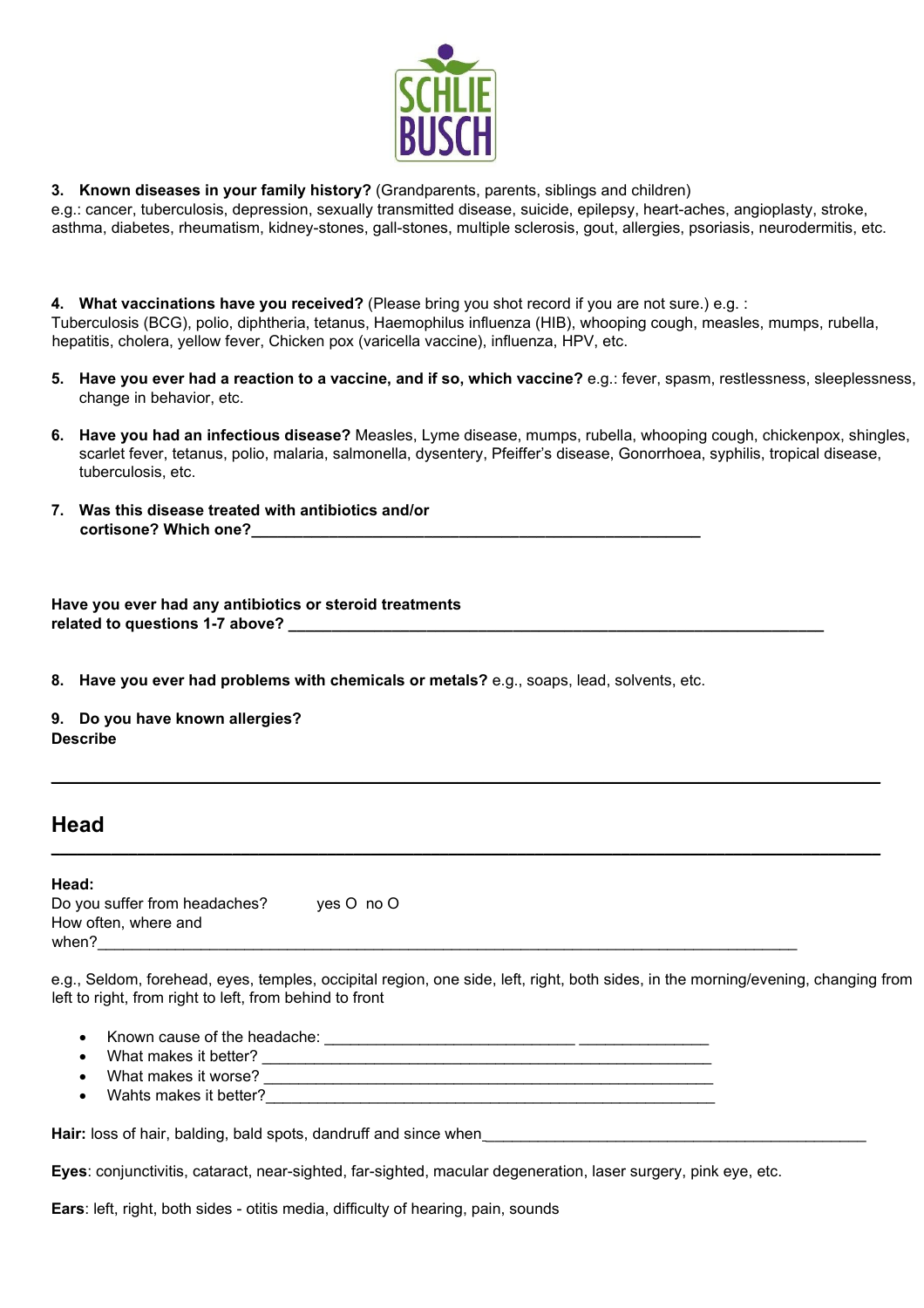

## **Teeth/Jaw**:

| Do you have a dentist yes O no O                               |              |             |  |
|----------------------------------------------------------------|--------------|-------------|--|
| Teething problems                                              | yes O        | no O        |  |
| Wisdom teeth extraction                                        | yes O        | no O        |  |
| Endodontic treatment                                           | yes O no O   |             |  |
| Gingivitis bleeding                                            | yes O no O   |             |  |
| Are there dead teeth                                           | yes O no O   |             |  |
| Root Canal                                                     | yes O no O   |             |  |
| Sensitive in hot, cold                                         | $yes O$ no O |             |  |
| Removing of amalgam                                            | yes O no O   |             |  |
| Did you get an amalgam treatment                               |              | yes O no O, |  |
| If yes, which tooth?                                           |              |             |  |
| Your Tooth filling material e.g. Amalgam, gold, plastic, ceram |              |             |  |

Your Tooth filling material, e.g., Amalgam, gold, plastic, ceramic, implantations

**Nose**: hay fever, handicapped breathing, blocked nose, secretion watery, mucous, green discharge, allergies, often paranasal sinusitis, polyps and/or surgery, what and when?

#### **Tons**

**Thyroid**: hyperactive thyroid, hypo function, enlarged, operation

## **Thorax / Abdomen**

**Mammary gland**: pain, operation, node, cyst

**Heart:** aches, sharp pain, pressure, infarct, suffocating feeling, dysrhythmia, bypass

**Blood pressure**: when measured last time what was the

Result

**Lungs**: bronchitis, cough often, sputum

Liver: inflammation, hepatitis, not holding liquor as well as in the past

**Gall bladder**: stones, colic, operation, pressure in upper abdomen, indigestibility of fat

**Stomach:** full feeling, gastritis, loss of appetite, food-allergies, heartburn

**Intestine**: infections, fungus, haemorrhoids, appendix operation, ulcers, gas: yes, no, smell

#### **Bowel movement**:

**Frequency**: daily, 2/3/4 times a day, irregular, smell, constipation, diarrhea **Stool**: bright, dark, foul-smelling, hard, lumpy, soft, greasy, like a paste; bowel movement changing, needing a lot of paper or toilet-brush

**Kidney/bladder**: kidney stones, inflammation – often, sharp pain in the back – right, left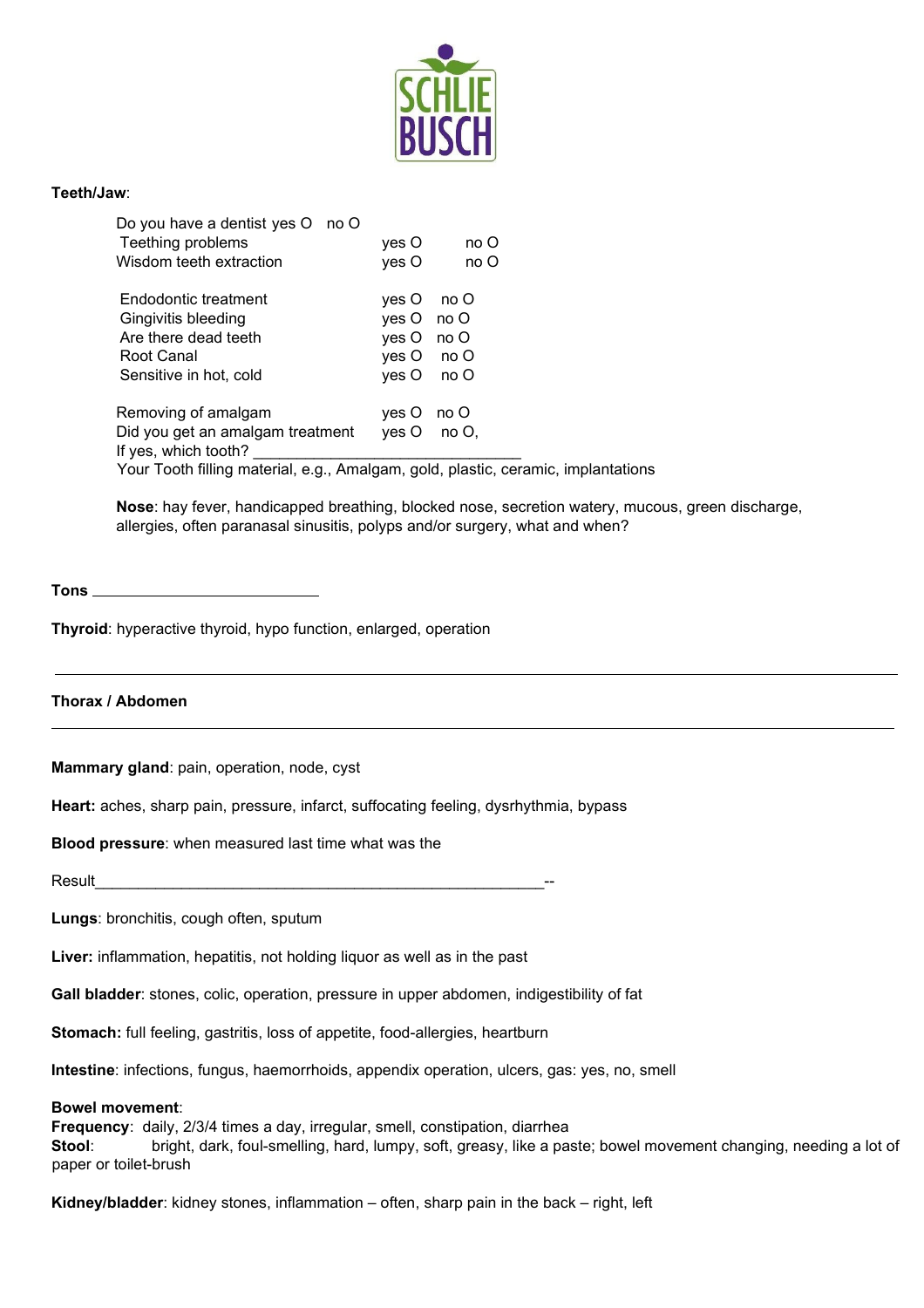

Urine: much, little, often, cannot hold, frothy, pain urinating, smells like **constants and the constants of the** 

### **Arms / Legs / Back / Skin**

**Arms**: pains, aches, tennis elbow, tingling, cold hands, etc.

**Legs:** pains, aches, varicose vain, operation, cold feet, tingling, feeling of numbness, open wounds **Back:** tenseness, arthritis, aches, cervical-spine, thoracic spine, lumbar spine, lumbago, Ischia, Scoliosis **Skin/nails**: ulcers, skin itching, wart, fungus, nail bed inflammations, eczema, skin-allergies, hives

#### **Women**

**Gynaecology:** discharge – no, much, white, yellow, stains the underwear, open wound, pain, ovaryinflammation, wombscrape, tumours, cysts, myome, fungus, venereal disease, etc.

**Miscarriages/Abortions**: delivery, how many and Year

#### **Menstruation:**

- When was the first period:  $\frac{1}{\sqrt{1-\frac{1}{2}}}\$  the last time,:  $\frac{1}{\sqrt{1-\frac{1}{2}}}\$
- Bleeding is bright, dark, lumpy, brown:
- How often, little, lasts, long: \_\_\_\_\_\_\_\_\_\_\_\_\_\_\_\_\_\_\_\_\_\_\_\_\_\_\_\_\_\_\_\_\_\_\_\_\_\_\_\_\_\_\_
- Interval of the menses:
- Pain before after- during- the menses which one:

\_\_\_\_\_\_\_\_\_\_\_\_\_\_\_\_\_\_\_\_\_\_\_\_\_\_\_\_\_\_\_\_\_\_\_\_\_\_\_\_\_\_\_\_\_\_\_\_\_\_\_\_\_

- Bleeding in between:
- Menopauses pain:
- Do you use contraceptive? Which one: since when?
- When was you last gynaecologist visit:

#### **Men**

**Prostate**: Enlarged, have you had inflammations, acute pain, aches when urinating? Last cancer prevention screening?

### **General Well-being**

**Do you have any scars? If yes, where and when did you get it? \_\_\_\_\_\_\_\_\_\_\_\_\_\_\_\_\_\_\_\_\_\_\_\_\_\_\_\_\_\_\_\_\_\_\_\_\_\_\_\_\_\_\_\_\_\_\_\_\_\_\_\_\_\_\_\_\_\_**

**Sleep:** sleeplessness, often awake at night (time: o'clock), difficulty falling asleep, talk in your sleep, restlessness in the legs, night sweat, hot feet, teeth-grinding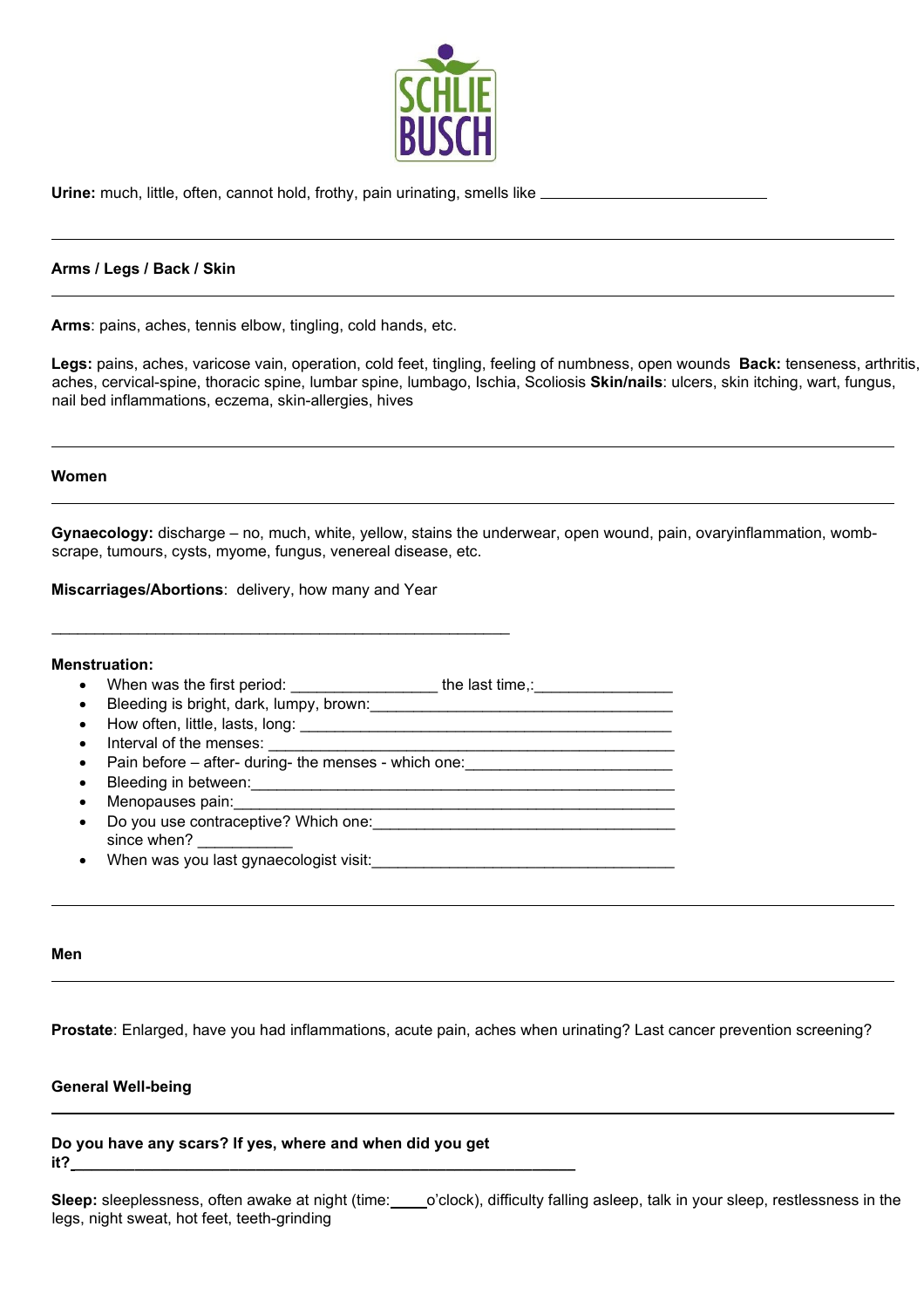

**Sleeping position**: tummy, back, left, right, state and sitting, kneeing, fettle position

| <b>Dreams:</b> terrible, nice, in the mornings, thoughtful, realistic                                                                                                                                                                             |  |  |  |  |
|---------------------------------------------------------------------------------------------------------------------------------------------------------------------------------------------------------------------------------------------------|--|--|--|--|
|                                                                                                                                                                                                                                                   |  |  |  |  |
|                                                                                                                                                                                                                                                   |  |  |  |  |
|                                                                                                                                                                                                                                                   |  |  |  |  |
| <b>Cravings:</b><br>• Like sweet, sour, spicy, salty, meat, eggs, fruits, nicotine, alcohol<br>Dislike sweet, sour, spicy, salty, meat, alcohols<br>$\bullet$<br>Do you live in special guidelines? (Vegetarian, Gluten free, etc.?)<br>$\bullet$ |  |  |  |  |
| <b>Smoke:</b> yes O no O How much _____                                                                                                                                                                                                           |  |  |  |  |
|                                                                                                                                                                                                                                                   |  |  |  |  |
| <b>Drinking:</b> How much fluids, exactly do you drink each day? __ liters.                                                                                                                                                                       |  |  |  |  |
| House: Do you have electronics in your bedroom?<br>Are you using wireless or digital phones? _____________                                                                                                                                        |  |  |  |  |
|                                                                                                                                                                                                                                                   |  |  |  |  |
|                                                                                                                                                                                                                                                   |  |  |  |  |

**Have you had a therapy applied to you?** e.g. oxygen, infusions, syringes, medications.

**What's your opinion about your mental situation** (1=very good, 10= very bad)\_ \_\_

**Itemize a chronology history of your illnesses and operations:**